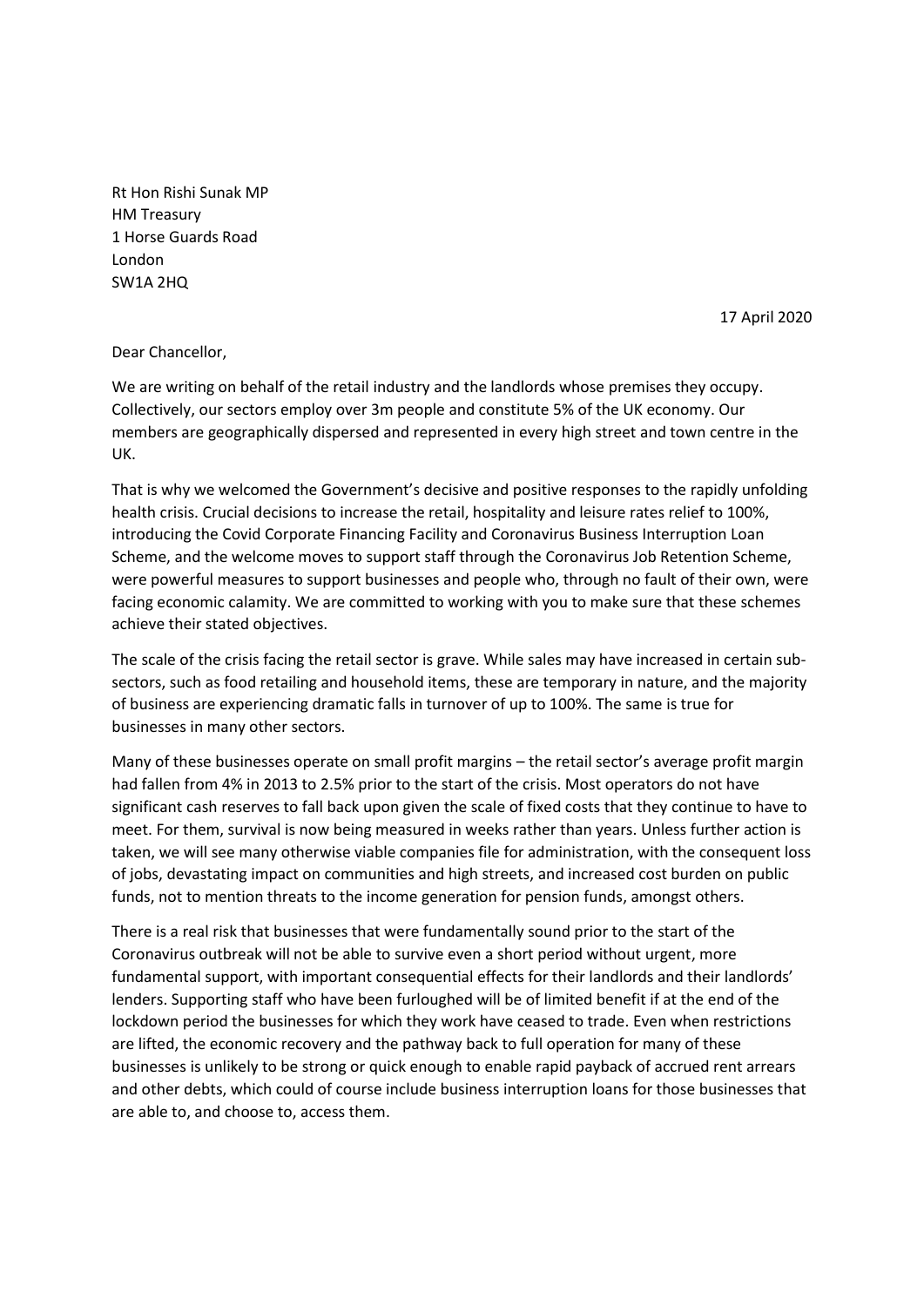After payroll, the most significant cost for businesses is often the cost of property occupation: rents, business rates and service charges. You have removed one of these, business rates, for the current financial year. Relief from rates is very welcome for those businesses that can benefit, but it leaves, broadly, two thirds of the property costs still payable. Businesses and their landlords have been working hard to find solutions, such as rent deferrals and rent-free periods, that try to balance the needs of both parties, but the truth is that with little or no turnover from trading, ongoing payment of property costs will imminently become impossible.

While we welcome the financial support offered by business interruption loans, for many firms they remain an unviable option to access funding due to lenders' reluctance to lend to the retail industry. Furthermore, for many firms, even full use of these loans will only support their businesses for a matter of weeks or months.

That is why we have come together, as voices of both commercial tenants and landlords, to propose that the Government introduces a scheme of rental support for the space that has in effect been furloughed, just as staff have been; focussing support on occupiers will then bring the relief to landlords (and their lenders) upon whose success they depend.

The Furloughed Space Grant Scheme (FSGS) would mirror similar schemes being introduced in Denmark and other European countries, whereby the state supports the fixed costs of businesses that have experienced dramatic falls in turnover due to the Coronavirus outbreak, thereby protecting the buoyancy of the sector and the many layers of stakeholders involved

We believe that a successful scheme should have at its heart a number of key principles:

- It should complement the existing measures which the Government has already introduced to support businesses;
- It should recognise that a complex ecosystem connects the commercial buildings that make up our towns and cities, through their owners, to the banking system and the pensions and investments of the public, and should support the integrity of that ecosystem
- It should incentivise landlords, their lenders and tenants to work together and each should be prepared to bear some of the impact of coronavirus;
- It should be time-limited (but recognise that businesses will take some time to recover);
- It should be targeted to those in genuine distress as a result of Coronavirus, recognising that business interruption loans will not be an appropriate solution for everyone, and may not be sufficient even if taken up; and
- It should be able to distribute money quickly, particularly to those businesses who have very little financial resilience and mounting liabilities.

Building on the Danish model, the FSGS could work as follows, though there are variations that could be built in:

- Eligible businesses would submit to the Government a self-certified or an independently audited forecast of the actual and expected drop in turnover for the period of lockdown (i.e. from 24 March to 30 June, or whenever restrictions are lifted).
- This submission would include the details of the fixed property costs placed on the business during this period, namely rents and service charges.
- Government would commit to meeting these costs on a sliding scale basis so 25% of the costs would be paid by Government for a drop in turnover between 40-60%, 50% if the drop in turnover is 60-80%,rising to 80% for a drop in turnover between 80-99%, and 100% where a business is not trading at all.